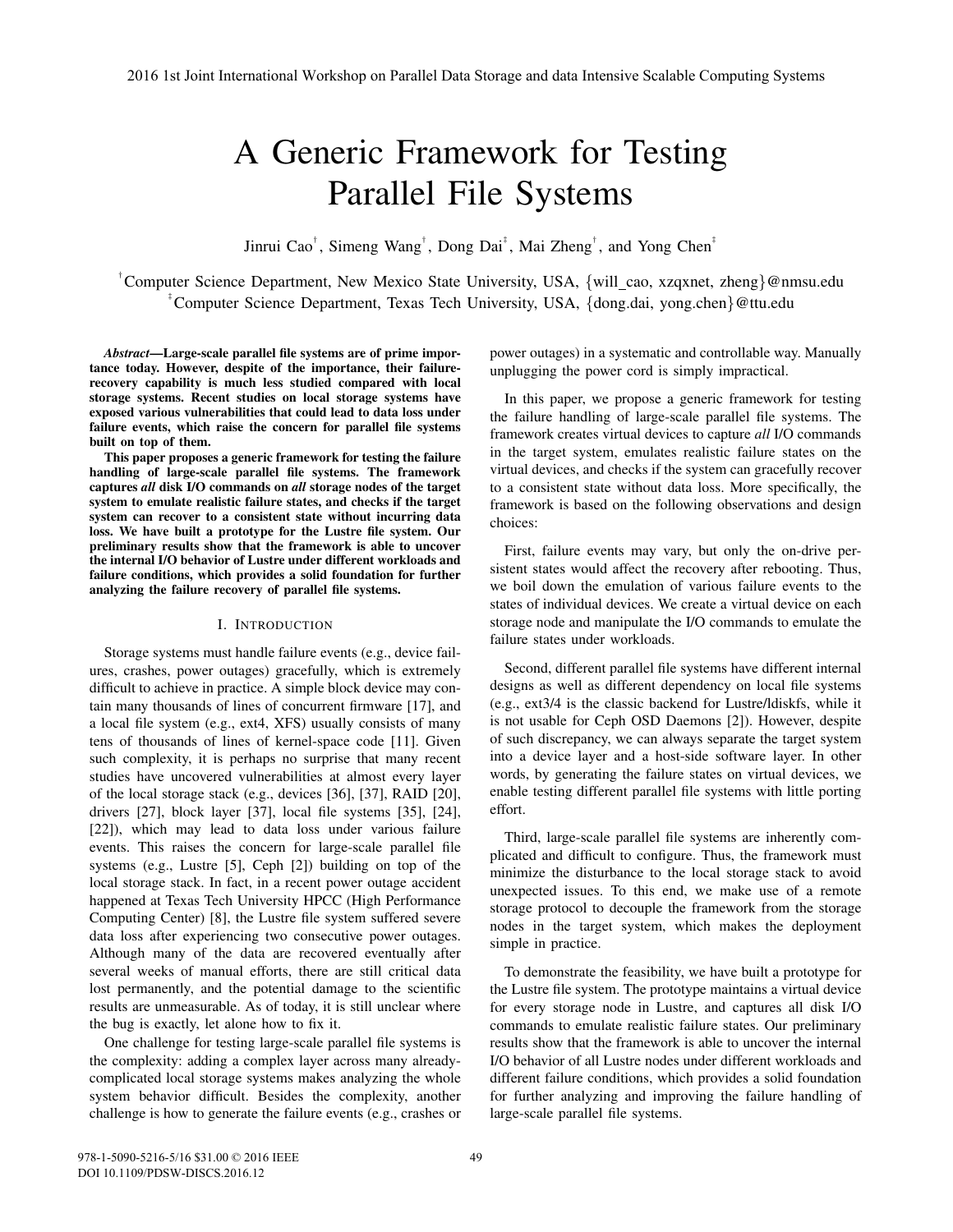## II. BACKGROUND

#### *A. Lustre File System*

Lustre is one of the most popular parallel file systems used in modern high performance computing (HPC) platforms. Over half of the top 100 fastest supercomputers in the world are using it; and it has dominated the market share of parallel file systems deployed in HPC clusters [7]. Hence, its failure handling is becoming more and more critical for both HPC community and scientists. This trend can also be easily seen from its recent releases (from 2.6), which significantly improve the LFSCK (i.e., Lustre File System Checker [3]) functionality to enhance the failure handling.

The overall architecture of Lustre mainly includes the following components:

- Management Server (MGS) and Management Target (MGT), which manage store the configuration information for all Lustre file systems in a cluster. MGS can be co-located with MDS.
- Metadata Server (MDS) and Metadata Target (MDT), which store metadata in the Lustre file system. MDS provides network request handling for one or more local MDTs. There can be multiple MDSs and MDTs since Lustre 2.4.
- Object Storage Server (OSS) and Object Storage Target (OST), which store the actual data. The OSS provides the file I/O service and the network request handling for one or more local OSTs. User file data is stored in one or more objects, and each object is stored on a separate OST in a Lustre file system.
- Lustre Clients, which mount the Lustre file system for running scientific applications. They usually run in login nodes and compute nodes.

A typical deployment of Lustre file system usually includes one dedicated MGS server, one or two dedicated MDS and MDT server(s), two or more OSSs and OSTs, and a large number of clients running on compute nodes. In this paper, we build a Lustre file system with the typical setting for experiments (Section IV).

### *B. Remote Storage Protocols*

Remote storage protocols (e.g., NFS [28], Fibre Channel [26], iSCSI [4], NVMe/Fabric [1]) enable accessing remote storage devices as local devices, either at the file level or at the block level. In particular, iSCSI[4] is an IP-based protocol allowing one machine (the initiator) to access remote block storage through the internet, which makes it easy to deploy on modern computer systems. To everything above the block driver on the initiator, iSCSI is completely transparent. In other words, file systems can be built on iSCSI devices without any modification. In this work, we make use of the iSCSI protocol to decouple our framework from the target system, which enables testing different parallel file systems transparently.

# III. DESIGN AND IMPLEMENTATION

# *A. Overview*

Figure 1 shows the overview of our framework. There are four major components: (1) the *Virtual Device Manager* creates device files and mounts them to the Lustre nodes as virtual devices via iSCSI, which enables capturing all disk I/O commands in Lustre; (2) the *Failure State Emulator* emulates the device states under certain workloads and failure events; (3) the *Data-Intensive Workloads* exercises Lustre and generates I/O operations; (4) the *Post-Failure Checker* examines the post-failure behavior of Lustre and checks its consistency and data integrity. Note that although we use Lustre as an example, the framework can be applied to other parallel file systems by simply installing different software packages on the virtual devices.

#### *B. Virtual Device Manager*

The persistent state of a parallel file system depends on the I/O operations in the system. To capture all I/O operations in Lustre, the Virtual Device Manger creates and maintains one device file for each storage device used in Lustre. The device files are mounted to the Lustre nodes as virtual devices via iSCSI. From Lustre's perspective, the virtual devices are just ordinary disks. In other words, the framework is transparent to the parallel file system.

All I/O operations in Lustre are eventually translated into disk I/O commands, which are transferred to the Virtual Device Manager. The Virtual Device Manager updates the content of the backend device files according to the commands received. Moreover, it also logs all commands in a command history log. For each command, the log includes the Lustre node ID (e.g., MDT or OST), the command details (e.g., type, offset, length, timestamp), and the actual data transferred. This fine-grained command-level information uncovers the internal behavior of Lustre. Moreover, the command history is used by the Failure State Emulator (Section III-C) to emulate various failure states.

#### *C. Failure State Emulator*

To study the failure handling of the target system, it is necessary to generate the failure events in a systematic and controllable way. The Failure State Emulator achieves this by manipulating the virtual devices and I/O commands, and emulates the failure state of each individual device. Specifically, we emulate the following four failure modes, which represents a wide range of real-world failure scenarios [9], [10], [23], [29], [31], [20], [21], [35], [36]:

(1) Whole device failure. This is the case when a device becomes invisible to the Lustre, which can be caused by various reasons including controller failure, firmware bugs, accumulation of sector errors, etc [36], [37], [20], [21]. Thanks to the clear design of decoupling the framework from Lustre via virtual devices, we can simply log out virtual devices to emulate the failure. More specifically, we use the *logout* command in the iSCSI protocol (Section II-B) to disconnect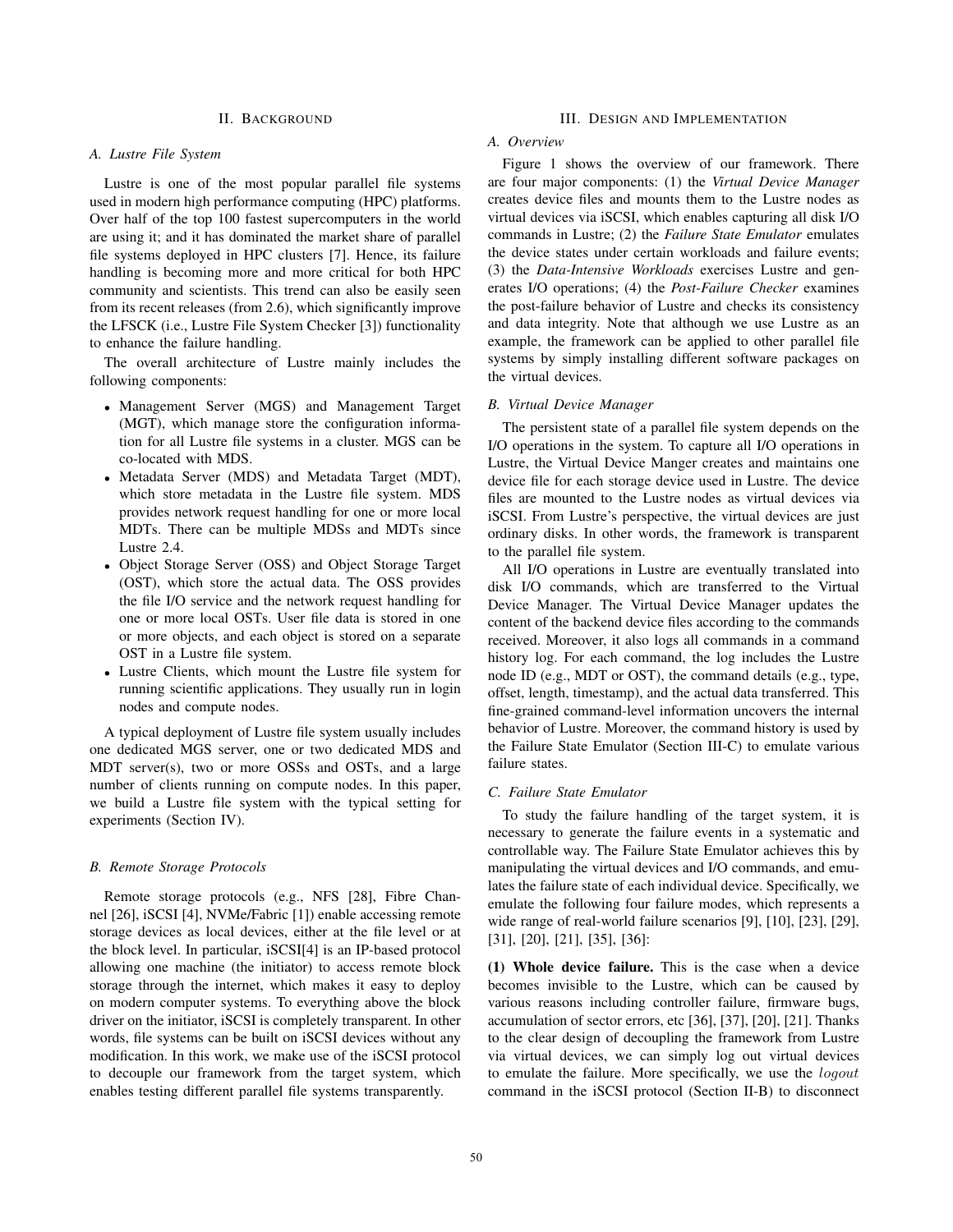

Fig. 1: Framework overview. There are four major components: (1) *Virtual Device Manager* mounts virtual devices to the Lustre nodes via iSCSI; (2) *Failure State Emulator* emulates the device states under certain workloads and failure events; (3) *Data-Intensive Workloads* exercises Lustre and generates I/O operations; (4) *Post-Failure Checker* examines the post-failure behavior of Lustre and checks its consistency and data integrity.

the backing device files to the Lustre nodes, which makes the devices invisible to Lustre immediately.

(2) Clean termination of writes. This emulates a simplified power outage event: all writes before the outage are visible on the device, while all writes after the event are lost. Although simple, this failure mode represents a conservative lowerbound of the failure impact (i.e., easiest to recover from), and has been used to uncover surprising reliability vulnerabilities in matured enterprise storage systems [35]. Since the Virtual Device Manager (Section III-B) has logged all commands during the workload, we can replay partial commands in the command history log to a virtual device to emulate the termination of the write stream.

(3) Reordering of writes. This is a more aggressive failure mode which commits writes to the device in an order different from the issuing order of the I/O requests, which may be caused by the buffering and parallelism on local storage stack under crashes or power outages [34], [36], [24]. Because all commands are recorded in the command history log, we can reorder the commands in the log and replay the (reordered) command sequence to generate the failure device state. Moreover, because the synchronization commands (e.g., SCSI command code 0x35) are also part of the command history, we can honor the write barriers when reordering.

(4) Corruption of device blocks. This is a severe failure mode which may be caused by various reasons including hardware failures or firmware bugs [10], [36]. We emulate the effect by injecting random bits to the device files.

Note that these four failure modes are not exclusive, i.e., we can combine multiple modes (e.g., reordering and corruption) on one virtual device simultaneously. Moreover, we can emulate different failure modes on different devices, which creates a more challenging state for Lustre to recover from.

| Workload       | Description                      |  |  |  |  |  |
|----------------|----------------------------------|--|--|--|--|--|
| Montage/m101   | astronomical image mosaic engine |  |  |  |  |  |
| $\mathcal{C}p$ | copy a file into Lustre          |  |  |  |  |  |
| tar            | decompress a file on Lustre      |  |  |  |  |  |
| rm             | delete a file from Lustre        |  |  |  |  |  |

TABLE I: Workloads ran on Lustre.

## *D. Data-Intensive Workloads*

Data-intensive workloads are used to exercise the Lustre file system and generate I/O operations, which is necessary to age the system and bring it to a state that may be difficult to recover from if failure events happen. The workloads can be either unmodified HPC applications, or customized programs for triggering corner cases based on the domain knowledge of the target system. The I/O operations during the workload are transferred to the Virtual Device Manager as described in Section III-B.

### *E. Post-Failure Checker*

The Post-Failure Checker examines the post-failure behavior of the system and checks if it can recover to a consistent state without data loss. For checking Lustre, we make use of LFSCK [3]. Note that other file systems also come with default checkers (e.g., CephFS fsck [14]). Besides, we can also embed self-checking information (e.g., checksum) in the data written to the devices to verify the data integrity [36], [37], or use simple data manipulation tools to examine the behavior (See Section IV-B).

#### IV. PRELIMINARY RESULTS

We have built a prototype of the framework for the Lustre file system. A cluster of seven virtual machines (VMs) were created for the experiments. All VMs were installed with CentOS 7. We built a Lustre file system (version 2.8) on five VMs, including one MGS/MGT node, one MDS/MDT node, and three OSS/OST nodes. Every node was equipped with one virtual device. The sixth VM was used for hosting the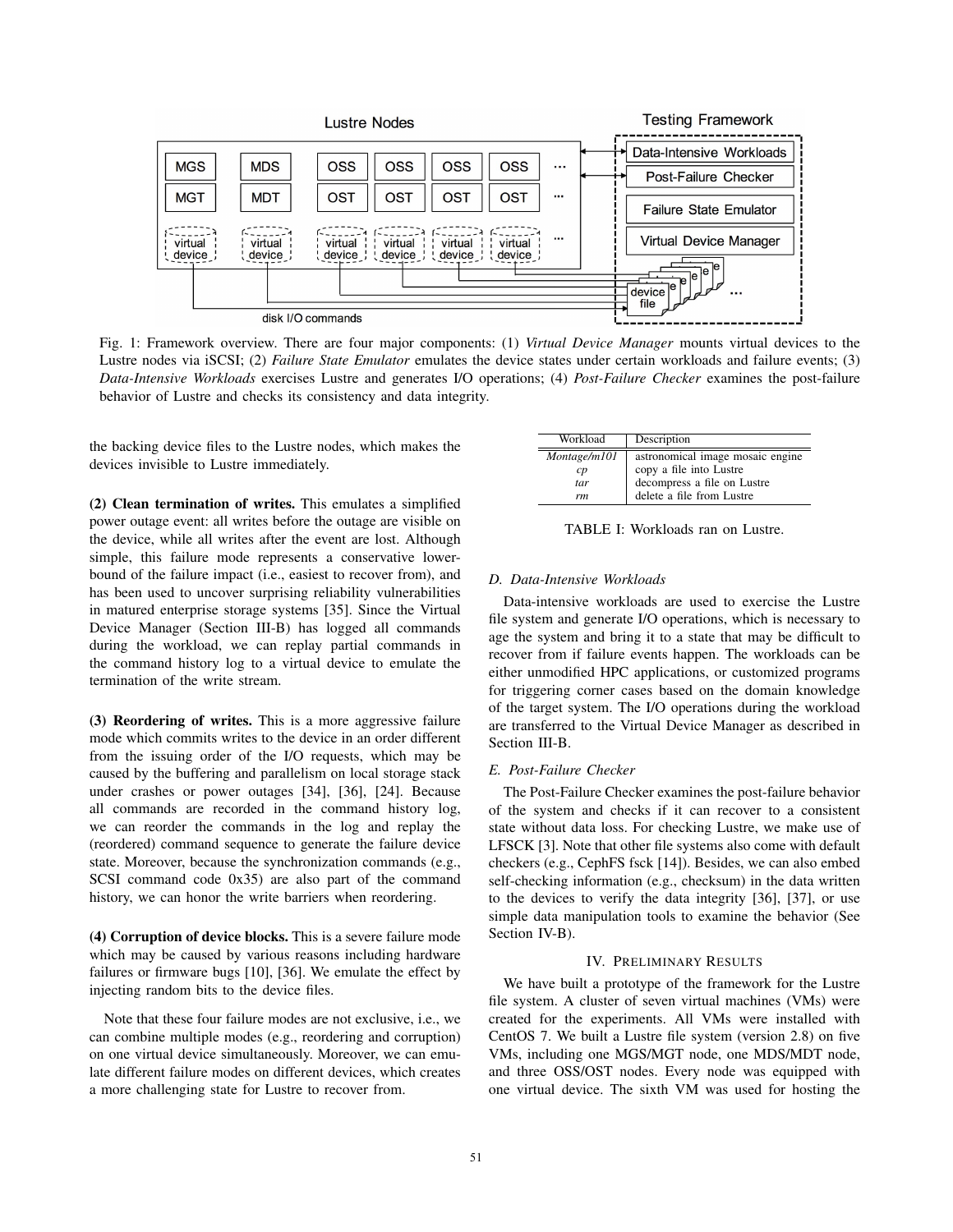| Lustre     | build  | CD  | tar | rm  | Montage/m101 |     |     |     |                              |     |                |                  |         |     |     |     |
|------------|--------|-----|-----|-----|--------------|-----|-----|-----|------------------------------|-----|----------------|------------------|---------|-----|-----|-----|
| Nodes      | Lustre |     |     |     | S I          | s2  | SJ. | s4  | s2                           | s6  | $\overline{S}$ | sð               | sУ      | s10 | SI. | s12 |
| MGS/MGT    |        |     |     |     |              |     |     |     |                              | U   | U              |                  |         |     |     | υ   |
| MDS/MDT    |        | 0.1 |     | 0.2 |              | 0.4 |     | 0.5 | h                            | 0.6 | h              | o<br>$0^{\circ}$ |         |     |     |     |
| OSS/OST #1 |        |     | 14  |     | 14           | 28  | 14  | 66  | 14                           | 66  | 18             | 66               | 18      | 94  | 56  | 94  |
| OSS/OST #2 | Ω      | 15  | 14  | 15  | 14           | 43  | 14  | 81  | 14                           | 81  | 19             | 81               | 19      | 109 | 19  | 110 |
| OSS/OST #3 |        |     | 16  |     | 16           | 24  | 16  | 24  | $\overline{\phantom{0}}$<br> | 24  | 21<br>∠⊥       | 24               | 21<br>∸ | 49  | 58  | 49  |

TABLE II: Numbers of bytes (MB) written to different Lustre nodes during the building of Lustre and under different workloads. *Montage/m101* is split into twelve steps (i.e., *s1* to *s12*) to show the fine-grained write pattern.

Virtual Device Manager and the Failure State Emulator, while the last VM was used as a client for launching workloads and LFSCK. The Virtual Device Manager was built on top of the Linux SCSI target framework [4].

We first ran a set of workloads to uncover the internal I/O pattern of Lustre during normal operations (i.e., without failures). Table I summarizes the workloads. As shown in the table, we ran the *m101* from Montage [6] as the primary data-intensive workload to generate I/O operations on Lustre. Also, we ran a set of commonly used Linux data manipulating tools (*cp*, *tar*, *rm*) as micro benchmarks on Lustre. As of this writing, the framework has been able to log the command history of *all writes* on *all nodes*, including the commands incurred by building Lustre. We discuss the write pattern of these workloads logged by the framework in Section IV-A.

In addition, as an initial step to examine the failure handling of Lustre, we emulated the whole device failure on the MDS/MDT node, and ran LFSCK and a set of simple metadata update operations to check the post-failure behavior of Lustre. We discuss our observations in Section IV-B.

In the current prototype, we only log the history of write commands, which are essential for determining the failure states of devices. It is straightforward to extend to log all types of commands if more complete I/O information is desired.

#### *A. Internal Pattern of Writes on Lustre Nodes without Failure*

We ran the workloads in Table I to uncover the internal pattern of writes on all Lustre nodes at the disk command level. Table II summarizes the bytes written (in MB) to each node under the workloads as well as during the building of Lustre. We can see that MGT was written only during the building of Lustre (i.e., 3 MB), and none of the workloads changed the state of MGT later. This verifies that MGT only stores the configuration information of the file system. On the other hand, MDT was updated during *cp*, *tar*, *rm*, and every step of *Montage/m101*. This is because the workloads created, extended, and/or deleted files, which incurred updates to the metadata (e.g., creating/removing inodes) stored on MDT.

Figure 2 further shows the accumulated number of bytes written to different nodes during the workloads. We can see that the metadata updates (i.e., the MDS/MDT line) were orders of magnitude smaller than the user data written to OSSs/OSTs. Moreover, while the user data increased rapidly on OSSs/OSTs, the increase of metadata was very slow (i.e., the MDS/MDT line is almost flat). This observation confirms that Lustre is efficient in terms of metadata management.

### *B. Post-Failure Behavior*

To study the behavior of Lustre under failures, we emulated a whole device failure (Section III-C) by logging out the virtual device on the MDS/MDT node. We then ran a set of metadata update operations as well as LFSCK to examine the post-failure behavior.

Table III summarizes our observations. Interestingly, despite of missing the MDT device, some operations still "completed". For example, the *lfs setstripe* command, which sets the striping pattern of a Lustre file, finished without errors. Similarly, we used *dd* to create a new file and wrote 800MB data to it. The operation "completed" successfully, and we did observe writes on one OST device (we used the default *stripe count* 1). Since these operations must update the metadata, and there was no actual device on MDS/MDT, we suspected that Lustre buffered the updates in memory instead of committing them to the MDT device synchronously. We verified this by issuing *dd* command with the *sync* option, which enforces synchronous commit on every write. The command reported I/O errors immediately. In other words, Lustre was unaware of the missing of the MDT device until a synchronous commit to it.

Moreover, we ran LFSCK on the post-failure Lustre. Surprisingly, LFSCK completed without reporting the missing device. This behavior implies that in some scenarios (e.g., the entire MDT file-system structure is cached in memory), LFSCK may only check the in-memory state of Lustre without actually verifying the persistent storage. In the case of sudden device failure where the in-memory representation of the file system information is still available temporarily, LFSCK cannot detect the device failure immediately.

Our initial experiments on the post-failure behavior of Lustre have uncovered a potential vulnerability: the 800MB data written via the first *dd* command was committed successfully from the user's perspective, while the corresponding metadata updates was not durable at all (because there was no MDT device). Moreover, the LFSCK failed to detect the missing device immediately. In the case of the entire system failure (e.g., the accident happened at Texas Tech HPCC [8]), the data may be permanently lost.

#### V. RELATED WORK

Existing methods for testing storage systems mainly include model checking [34], [18], formal methods [12], and automatic testing [36], [35], [24], [22]. While these techniques are effective for testing local storage systems, applying them to large-scale systems remain challenging. For example, model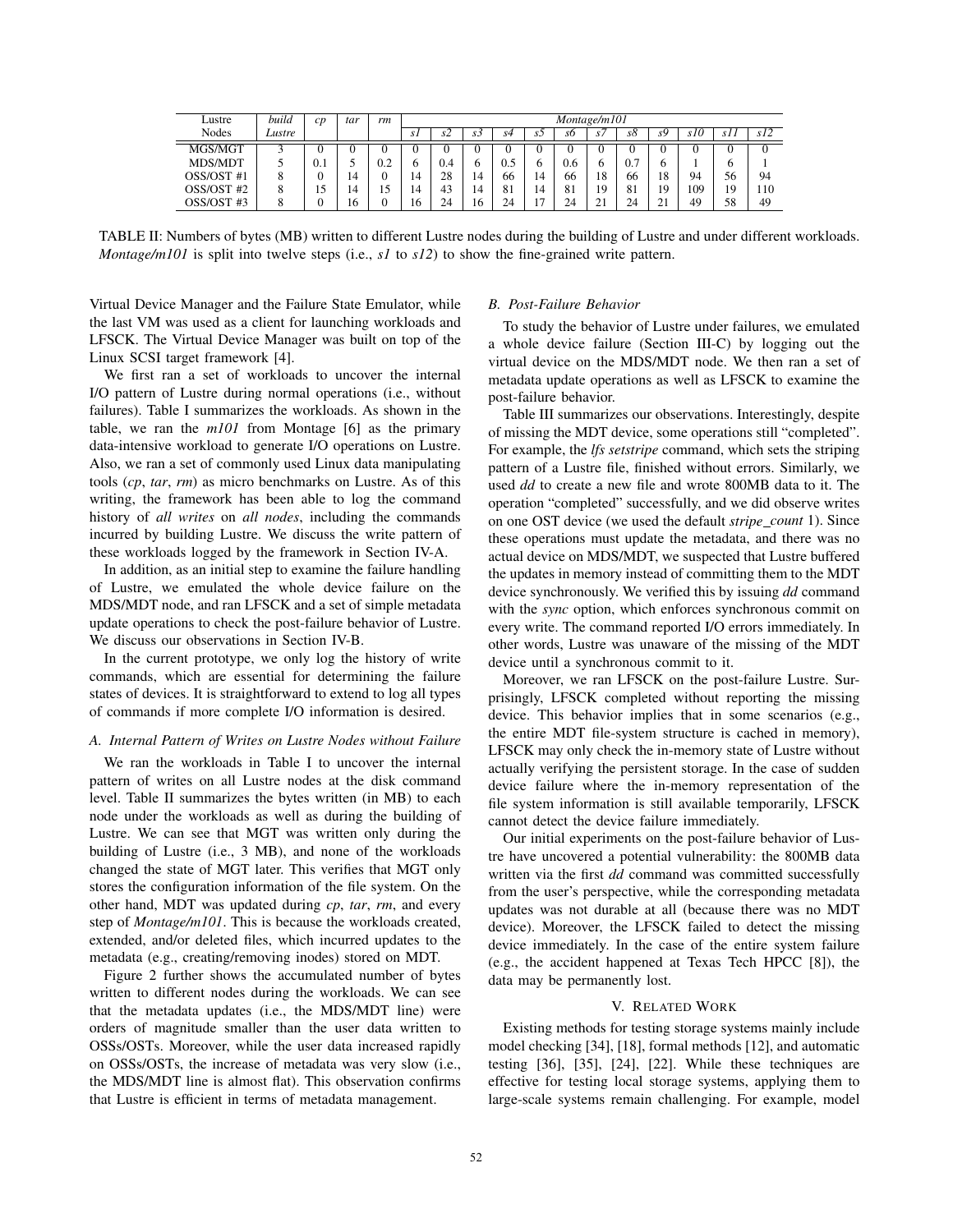

Fig. 2: Accumulated number of bytes (KB) written to different nodes during the workloads.

| Operation            | Description                   | Error? |
|----------------------|-------------------------------|--------|
| <i>lfs</i> setstripe | set striping pattern          | No     |
| dd-nosync            | create & extend a Lustre file | Nο     |
| $dd$ -sync           | create & extend a Lustre file | Yes    |
| <b>LFSCK</b>         | check & repair Lustre         | Nο     |

TABLE III: Operations ran on Lustre after a whole device failure on the MDS/MDT node. *dd-nosync* means using *dd* to create and extend a Lustre file with default buffering; *dd-sync* means enforcing synchronous writes on the *dd* command. The last column shows whether the operation reported error or not.

checking still faces the state explosion problem despite of various path reduction optimizations [33], [18], and turning the target system into a controllable model is a non-trivial task. Similarly, formally verifying the behavior of a largescale system like Lustre is almost impossible in practice. As for automatic testing, the cases are more complicated due to the diverse testing methodologies. But generally, most of the testing frameworks are closely tied to the OS kernel, which makes them difficult to integrate with large-scale parallel file systems.

Besides, many studies have examined the bugs or failure behaviors of storage software and/or hardware (e.g., hard disks [13], [10], [9], [23], [29], [31], RAID [21], [20], flashbased SSDs [15], [16], [32], [36], [30], local file systems [25], [34], [19], databases and key-value stores [35], [24]). Generally, these studies provide valuable information for emulating realistic failure modes in our framework.

# VI. CONCLUSIONS AND FUTURE WORK

We have proposed and prototyped a generic framework for testing the failure handling of large-scale parallel file systems. The framework captures disk I/O commands on all storage nodes via virtual devices, emulates realistic failure states on the virtual devices, and checks the post-failure behavior of the target system. Our preliminary results on Lustre file system have uncovered its internal behaviors towards various workloads under both normal and failure conditions, which provides a solid foundation for further studying the failure handling of large-scale parallel file systems.

Although effective, the current prototype can only emulate one single device failure. Also, the operations we used to examine the post-failure behaviors of Lustre are relatively simple, which may not expose some potentially complicated defects. In the future, we would like to implement more failure modes (e.g., clean termination of writes, reordering or writes, corruption) and design more effective post-failure checking operations. Also, we plan to apply the failure modes to multiple nodes in the parallel file system to emulate large-scale accidence, which is more realistic in data centers. Moreover, we will explore the failure handling of other parallel file systems (e.g., Ceph, PVFS) besides Lustre. Eventually, based on the defects exposed by our testing framework, we would like to explore novel mechanisms to enhance the resilience of large-scale parallel file systems.

#### VII. ACKNOWLEDGMENTS

The authors would like to thank the anonymous reviewers for their invaluable feedback. This research is partially supported by the NSF grant #CNS-1566554.

#### **REFERENCES**

- [1] NVM Express over Fabrics Specification Released. http://www. nvmexpress.org/nvm-express-over-fabrics-specification-released/.
- [2] Ceph File System. http://docs.ceph.com/docs/master/.
- [3] LFSCK: an online file system checker for Lustre. https://github.com/ Xyratex/lustre-stable/blob/master/Documentation/lfsck.txt.
- [4] Linux SCSI target framework (tgt). http://stgt.sourceforge.net/.
- [5] Lustre File System. http://lustre.org/.
- [6] Montage: An Astronomical Image Mosaic Engine. http://montage.ipac. caltech.edu/.
- [7] 2015 HPC User Site Census. http://www.intersect360.com/, 2016.
- [8] Texas Tech University HPCC Power Outage Event. Email Announcement by HPCC at 8:50:17 AM Central Standard Time on Monday January 11, 2016.
- [9] BAIRAVASUNDARAM, L. N., ARPACI-DUSSEAU, A. C., ARPACI-DUSSEAU, R. H., GOODSON, G. R., AND SCHROEDER, B. An analysis of data corruption in the storage stack. *Trans. Storage 4*, 3 (Nov. 2008), 8:1–8:28.
- [10] BAIRAVASUNDARAM, L. N., GOODSON, G. R., PASUPATHY, S., AND SCHINDLER, J. An analysis of latent sector errors in disk drives. In *Proceedings of the 2007 ACM SIGMETRICS International Conference on Measurement and Modeling of Computer Systems* (New York, NY, USA, 2007), SIGMETRICS '07, ACM, pp. 289–300.
- [11] BAIRAVASUNDARAM, L. N., SUNDARARAMAN, S., ARPACI-DUSSEAU, A. C., AND ARPACI-DUSSEAU, R. H. system mistakes with envyfs. In *Proceedings of the 2009 Conference on USENIX Annual Technical Conference* (Berkeley, CA, USA, 2009), USENIX'09, USENIX Association, pp. 7–7.
- [12] CHEN, H., ZIEGLER, D., CHAJED, T., CHLIPALA, A., KAASHOEK, M. F., AND ZELDOVICH, N. Using crash hoare logic for certifying the fscq file system. In *Proceedings of the 25th Symposium on Operating Systems Principles* (New York, NY, USA, 2015), SOSP '15, ACM, pp. 18–37.
- [13] CHEN, P. M., LEE, E. K., GIBSON, G. A., KATZ, R. H., AND PATTER-SON, D. A. RAID: high-performance, reliable secondary storage. *ACM Comput. Surv. 26, 2 (June 1994), 145–185.* [14] FARNUM, G. CephFS fsck: distributed
- CephFS fsck: distributed file system checking. http://events.linuxfoundation.org/sites/events/files/slides/Vault% 20CephFS%20fsck.pdf.
- [15] GABRYS, R., YAAKOBI, E., GRUPP, L. M., SWANSON, S., AND DOLE-CEK, L. Tackling intracell variability in TLC flash through tensor product codes. In *ISIT'12* (2012), pp. 1000–1004.